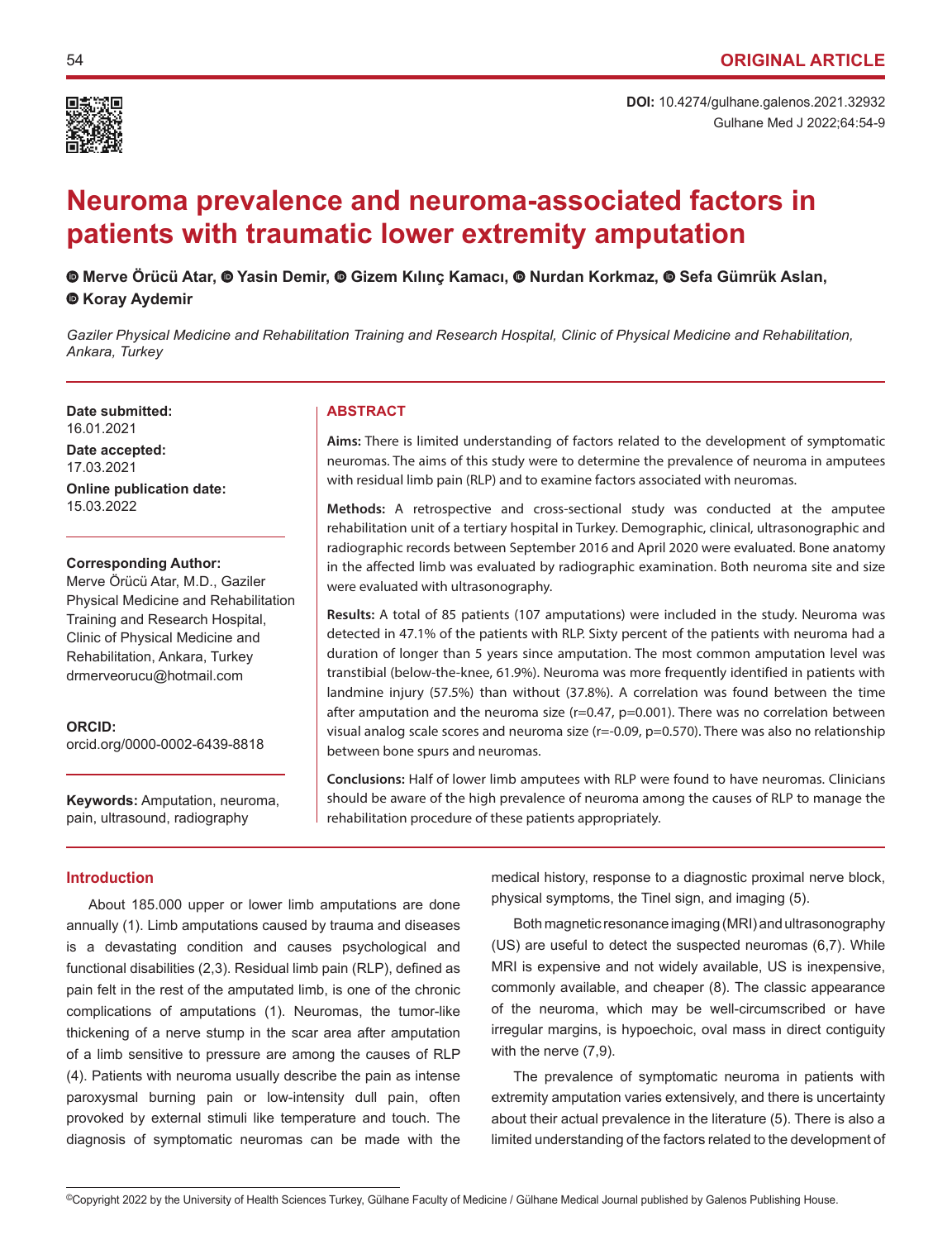symptomatic neuromas. Landmine injury, nerve trunk indentation of bone spurs, and central pain phenomenon may be associated with neuroma development (10-13). Nonetheless, there are limited studies on the association of the aforementioned factors with neuroma. Examining the factors that cause stump neuroma formation and the features of neuroma may help develop new rehabilitative strategies for the prevention and management of neuroma in patients with amputation.

This study aimed to determine the prevalence of neuroma in amputees with RLP and to examine the potential factors associated with neuromas.

### **Methods**

A retrospective and cross-sectional study was conducted. The study population consisted of patients with traumatic lower extremity amputation referred to the Amputee Rehabilitation Unit of a tertiary hospital, between September 2016 and April 2020 (Ankara Gaziler Physical Medicine and Rehabilitation Training and Research Hospital). Patients with RLP between the ages of 18-65 years were included in the study. The exclusion criteria were age over 65 years, partial foot or toe loss, congenital limb deficiency, phantom limb pain, nontraumatic etiology, absence of radiographic view, and the absence of stump US record. The study protocol was approved by the Committee on Human Research Ethics at Ankara City Hospital (Nr.: E1-20-839, date: 25.06.2020).

Each amputation was considered an individual case in patients with more than one amputation. Age, gender, height, weight, comorbidities, amputation type, time since amputation, amputation level, amputation etiology, US findings, and radiological findings were obtained from the medical records. Bone anatomy in the affected limb was evaluated by radiographic examination and spur formation was recorded if any. The perception of pain by the patient was evaluated using the visual analog scale (VAS) (0-10 points) at initial admission [VAS; from 0 (no pain) to 10 (worst pain)].

All sonographic evaluations were performed by a radiologist experienced in musculoskeletal sonography. Both neuroma site and size were identified using US imaging. The size of each neuroma in the amputation stump was measured along two axes (Figure 1). If there was more than one neuroma in an amputation stump, the size of the largest neuroma was recorded. Mainly three types of neuroma associated with RLP have been identified: 1) fusiform/lobulated shaped neuroma formed of a radiating network of tiny nerves, 2) cylindrical-shaped neuroma, 3) neuroma that keeps the morphology of a normal but swollen nerve (10).

We hypothesized that neuroma sizes may differ depending on the duration of the disease. Therefore, patients were divided into 3 groups according to the duration after amputation (<1 year, 1-5 years, and >5 years).

#### **Statistical Analysis**

The Statistical Package for the Social Sciences Statistics for Windows (version 23.0, Armonk, NY: IBM Corp., 2015) was used for statistical analysis. Continuous variables were expressed as mean and standard deviation (SD) or minimum-maximum values. Categorical variables were presented in frequency (%). Student's t-test and Mann-Whitney U tests were used for comparison of mean values between groups. The chi-square test was used for frequency comparisons. Spearman or Pearson coefficient used for correlation analysis. One-way ANOVA was used to compare neuroma sizes among the amputation year (<1 years / 1 to 5 years / >5 years) groups. Statistical significance was set at p<0.05.

#### **Results**

A total of 85 patients (107 amputations) were included in the study (Figure 2). All patients were male (100%). Fortytwo neuromas were identified in total (39.3%). Neuroma was detected in 47.05% of the patients with RLP.

Patients with neuroma were aged between 22 and 53 years (mean±SD, 35.8±8.6 years). The mean time since amputation was 131.2±110.5 months (range, 4-360 months) and 60% of the patients had a duration of longer than 5 years. Neuroma was identified more frequently in patients with landmine injury (57.5%) than without (37.8%) but the difference did not reach statistical significance (p=0.070). The most common level of amputation was transtibial (below-the-knee, 61.9%). The VAS scores ranged from 2 to 10 points (mean±SD, 7.0±2.2). Demographic variables were not significantly different between patients with and without neuroma as shown in Table 1.

Neuroma formation was the most common in the posterior part of the amputation stump (53.1%) (Figure 3). The neuroma



Figure 1. A longitudinal ultrasound image shows ovoid, hypoechoic lesion representing a neuroma in the amputation stump, directly continuous to femoral nerve (arrow)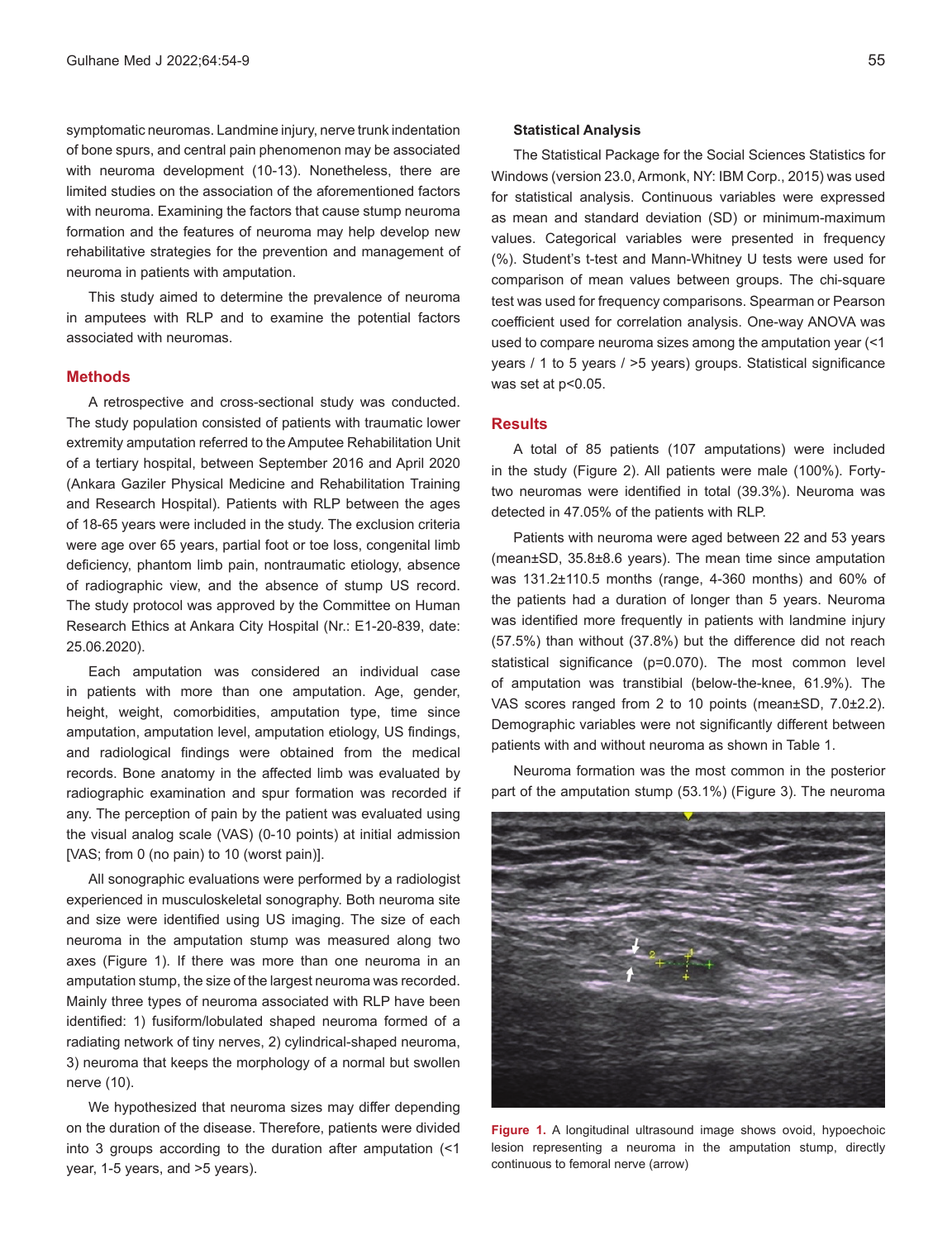

size ranged from 9.4 mm<sup>2</sup> to 320.3 mm<sup>2</sup> (mean±SD, 76.8±64.3 mm²). When the neuroma size was compared according to the amputation year, a statistically significant difference was found



**Figure 3.** Distribution of neuroma sites in amputation stump

**Figure 2.** Flow chart of the study

| Table 1. Demographic variables of patients with and without neuroma |                    |                    |       |  |  |
|---------------------------------------------------------------------|--------------------|--------------------|-------|--|--|
| <b>Variable</b>                                                     | Neuroma (+) (n=40) | Neuroma (-) (n=45) | p     |  |  |
| Age (years), mean±SD                                                | $35.8 \pm 8.6$     | $34.3 \pm 8.5$     | 0.460 |  |  |
| BMI, mean±SD                                                        | $26.0 + 4.1$       | $25.0 \pm 3.5$     | 0.270 |  |  |
| Comorbidities, n (%)                                                |                    |                    |       |  |  |
| Hypertension                                                        | 2(5)               | 4(8.9)             | 0.480 |  |  |
| <b>Diabetes mellitus</b>                                            | 1(2.5)             | 3(6.7)             | 0.360 |  |  |
| Time since amputation (months), mean±SD                             | 131.2±110.5        | 106.2±102.1        | 0.420 |  |  |
| Time since amputation (years), n (%)                                |                    |                    | 0.110 |  |  |
| <1 year                                                             | 11(27.5)           | 9(20)              |       |  |  |
| 1-5 years                                                           | 5(12.5)            | 14(31.1)           |       |  |  |
| >5 years                                                            | 24 (60)            | 22 (48.9)          |       |  |  |
| Etiology, n (%)                                                     |                    |                    | 0.310 |  |  |
| <b>Mine</b>                                                         | 23(57.5)           | 17(37.8)           |       |  |  |
| <b>Explosives</b>                                                   | 7(17.5)            | 13 (28.9)          |       |  |  |
| Gunshot                                                             | 7(17.5)            | 6(13.3)            |       |  |  |
| Rocket                                                              | 2(5)               | 4(8.9)             |       |  |  |
| <b>Electrical injury</b>                                            | 1(2.5)             | 4(8.9)             |       |  |  |
| Car accident                                                        | $\mathbf{0}$       | 1(2.2)             |       |  |  |
| Amputation side, n (%)                                              |                    |                    | 0.530 |  |  |
| <b>Right</b>                                                        | 16(40.0)           | 13 (28.9)          |       |  |  |
| Left                                                                | 14(35)             | 20(44.4)           |       |  |  |
| <b>Bilateral</b>                                                    | 10(25)             | 12(26.7)           |       |  |  |
| Amputation level, n (%)                                             |                    |                    | 0.180 |  |  |
| Total                                                               | 42 (39.3)          | 65 (60.7)          |       |  |  |
| Hip                                                                 | 0(0.0)             | 1(1.5)             |       |  |  |
| Above-the-knee                                                      | 14(33.3)           | 28(43.1)           |       |  |  |
| Knee                                                                | 2(4.8)             | 2(3.1)             |       |  |  |
| Below-the-knee                                                      | 26(61.9)           | 29(44.6)           |       |  |  |
| Ankle (Syme)                                                        | $\overline{0}$     | 5(7.7)             |       |  |  |
| BMI: Body mass index, SD: Standard deviation                        |                    |                    |       |  |  |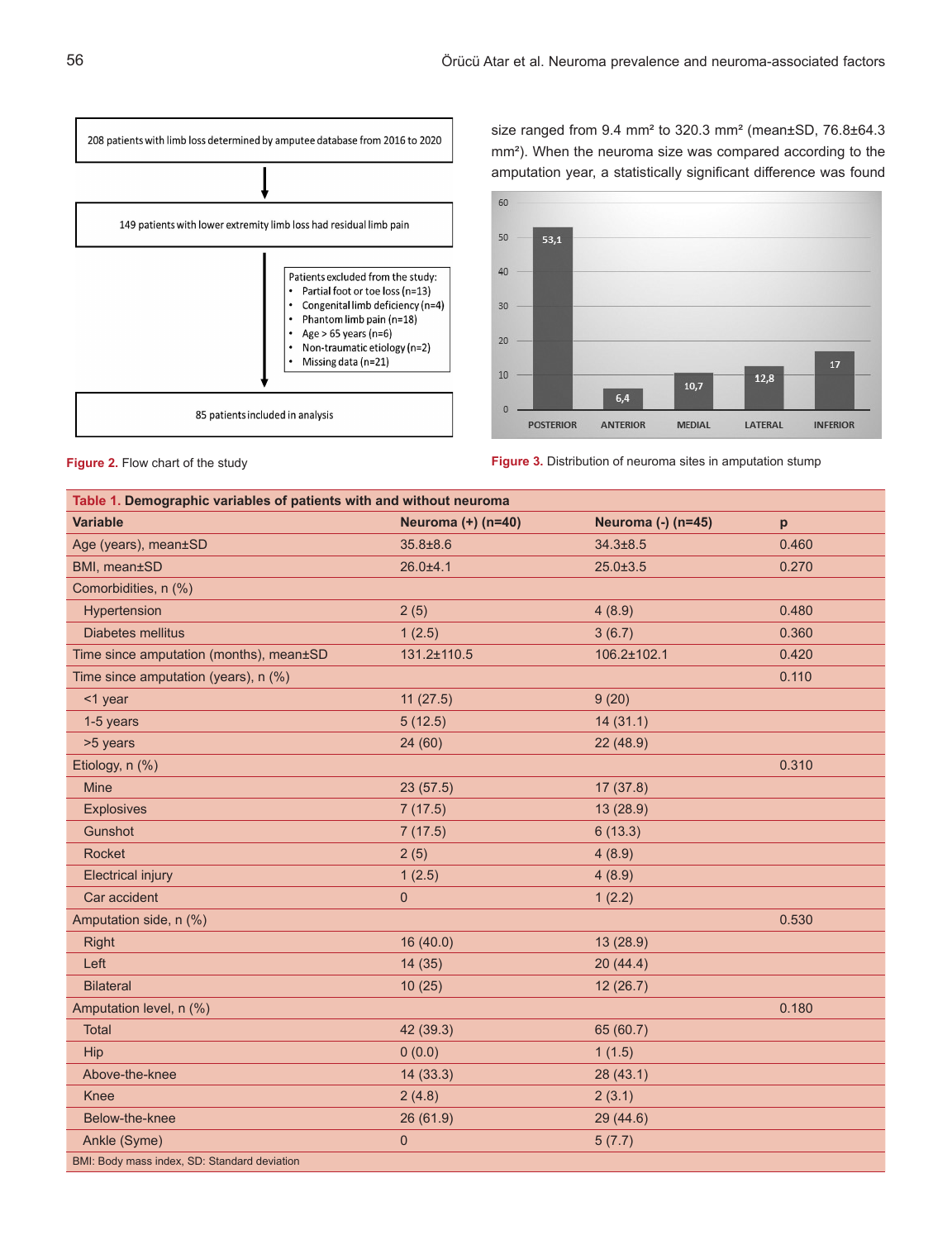between the groups (>1 year, 1-5 years, >5 years) (p=0.010). The size of the neuroma was significantly larger in the group with amputation time over 5 years compared to the group under 1 year (p=0.030). There was no statistically significant difference in the size of the neuroma between the group with amputation time of 1-5 years and the groups with amputation time below 1 year and above 5 years (p=0.980, p=0.100, respectively) (Table 2).

A correlation was found between the time after amputation and the size of the neuroma (r=0.47, p=0.001). There was no correlation between VAS scores and neuroma size (r=-0.09, p=0.570) as shown in Table 3.

In patients with a neuroma, radiographic imaging revealed femoral spur in 35.7% of transfemoral amputations, tibial spur in 29.2%, and fibular spur in 37.5% of the transtibial amputations. In patients without neuroma, on the other hand, radiographic imaging revealed femoral spur in 35.7% of transfemoral amputations, tibial spur in 14.3%, and fibular spur in 28.6% of the transtibial amputations. There was no statistically significant difference in the frequency of bone spurs between patients with and without neuroma (p=0.930, p=0.190, p=0.490, respectively). There was no relationship between bone spurs and neuromas.

# **Discussion**

The development of amputation stump neuromas is a frequent and common cause of stump pain that results from compression of the sensitive nerve endings by adjacent soft tissues (14), nerve traction by scar tissue surrounding and fixing the neuroma (15), or decreased blood supply to the neuroma with hypoxia of the nerve endings (16).

There is uncertainty about the actual prevalence rate of symptomatic neuroma in the literature, ranging from 4% to 49% (5). Neuroma was detected in 47.1% of the patients with RLP in our study. This relatively higher prevalence compared to most of the previous reports may be associated with the small sample size and retrospective design of the study.

The most common level of amputation was transtibial by 61.9% in patients with a neuroma in our study. A difference in terms of biomechanical load on the stump has been stated between transtibial amputees and others (17). Moreover, patients with transtibial amputations are more functional and mobile than individuals with upper amputation levels (18). Therefore, increased mechanical forces may affect the formation of neuroma in individuals with transtibial amputation (10).

RLP is an important problem in patients with landmine injury (19,20). We found that neuroma was identified in 57.5% of patients with landmine injury. Similarly, neuroma was detected in half of the patients with landmine injury in a study by Aydemir et al. (10). It has been reported that unshaped stump, non-elective sudden surgery, and contaminated blast-related extremity wound affect the development of stump neuromas in patients with landmine injury (4,21).

Neuromas develop within a 1-12-month period following a traumatic event or a nerve transection. The size of neuroma increases due to localized chronic irritation and is affected by the immediate environment, especially in areas where pressure is bearing. The slow growth of the neuroma is noticed over 2-3 years (13), after that growth ceases. However, neuromas remain *in situ* for the patient's lifetime. The enlargement of the neuroma is limited, and its final size is directly associated with the number of damaged axons (22) and the size of the main nerve (13). In our study, a correlation was also found between the time after amputation and the size of the neuroma; however, there was no correlation between pain scores and neuroma size. Similarly, there was no relationship between pain scores and neuroma volume in a study by O'Reilly et al. (11).

The time from the first injury to present neuromas is quite variable. Neuromas can be asymptomatic for a long time. In our study, neuroma after 5 years of amputation in 60% of the patients suggests that RLP caused by symptomatic neuromas may have a late-onset. Therefore, long-term follow-up is required for

| Table 2. Time since amputation, amputation type, and mean area of neuromas |            |      |                   |                                          |  |
|----------------------------------------------------------------------------|------------|------|-------------------|------------------------------------------|--|
| Time since amputation                                                      | Above-knee | Knee | <b>Below-knee</b> | Area of neuroma, mm <sup>2</sup> mean±SD |  |
| $<$ 1 year                                                                 |            |      |                   | $41.32 \pm 30.45$                        |  |
| 1-5 years                                                                  |            |      |                   | $46.65 \pm 27.35$                        |  |
| >5 years                                                                   |            |      | 15                | $99.41 \pm 72.20$                        |  |

**Table 3. Correlations between neuroma size and demographic and clinical parameters of patients Neuroma size (mm²) r p** Age, years  $0.029^*$ Body mass index, kg/m<sup>2</sup> 0.062 0.062 0.758 0.062 0.062 0.062 0.062 0.062 0.062 0.062 0.062 0.062 0.062 0.062 0.062 0.062 0.062 0.062 0.062 0.062 0.062 0.062 0.062 0.062 0.062 0.062 0.062 0.062 0.062 0.062 0.062 0.07 0.07 Time since amputation, months 0.471 0.001\* Visual analogue scale -0.091 0.574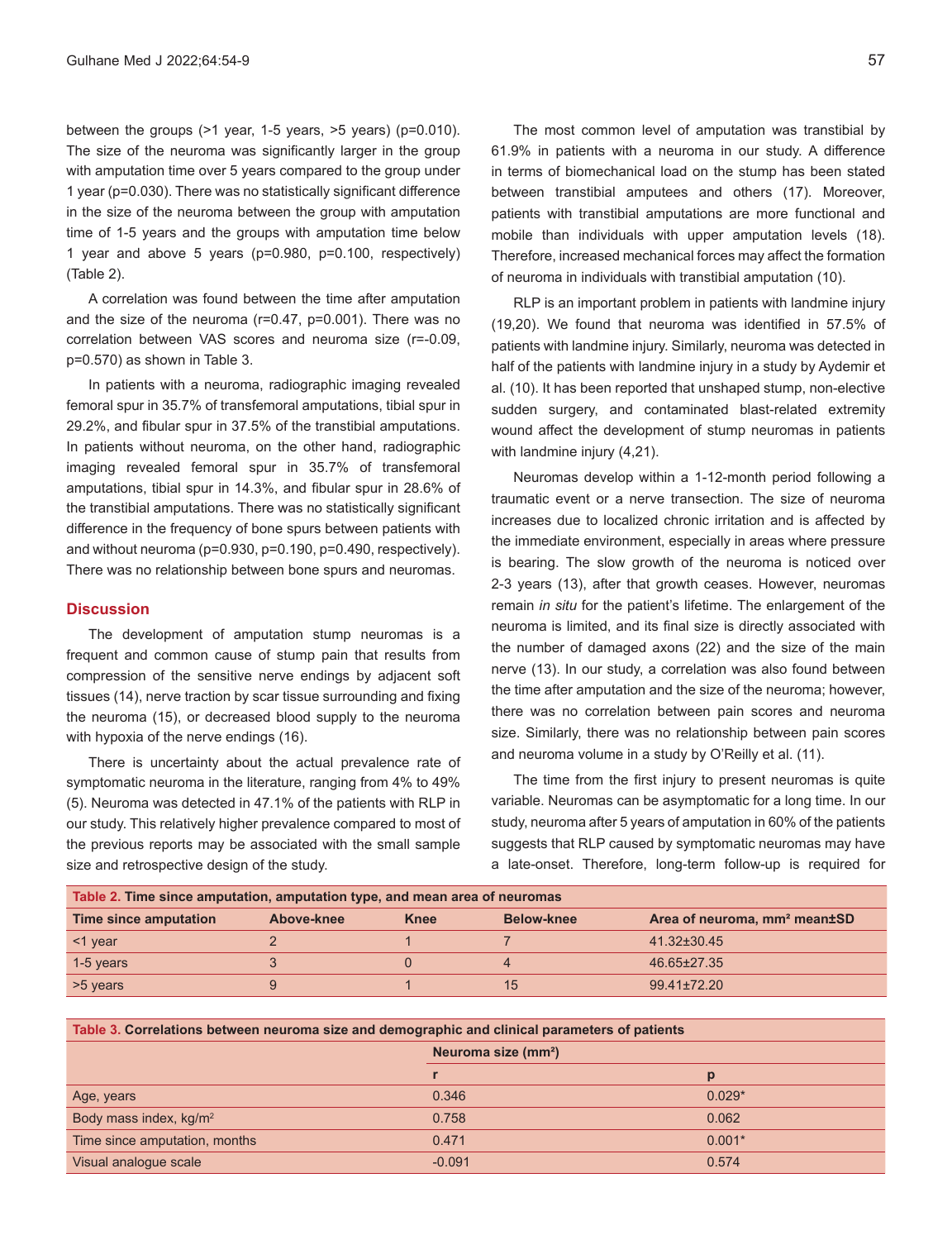patients with lower extremity amputation due to probable lateonset of RLP caused by neuromas (5).

Altered anatomy because of amputation can probably cause the development of many bone lesions including bone spurs (11). It has been declared that nerve trunk indentation of bone spurs can be associated with neuromas (23). In the US imaging study by O'Reilly et al. (11), it was reported that some symptomatic neuromas appear to be attached to the cut end of the bone or bony spur or the periosteum or the scar. Prompt shaving of bone surfaces is recommended during amputation surgery (23). There was no relationship between bone spurs and neuromas in our study. Further prospective studies are needed to investigate the relationship between the bone cutting technique and bony spurs and neuroma formation.

This study has several limitations. First, the sample size in the study is overall small. Second, the results of the study are limited to patients with lower limb amputations, not reflecting patients with upper limb amputations. Third, the morphology of the nerves has not been evaluated in the study. Since the evaluation of the morphology of the nerves may allow for a more detailed analysis of the formation of a neuroma. Last, it is stated in which part of the stump the neuroma is detected, but it is not specified in which nerve the neuroma is related.

### **Conclusion**

In conclusion, this study found a high prevalence of symptomatic neuroma among lower limb amputees. The frequency of neuromas was higher in patients with transtibial amputation and landmine injury. There was no relationship between bone spurs and neuromas. The period after amputation for more than half of the patients with neuroma was a minimum of 5 years. Although there was a correlation between the amputation time and the neuroma size, there was no correlation between pain scores and neuroma size.

# **Ethics**

**Ethics Committee Approval:** The study protocol was approved by the Committee on Human Research Ethics at Ankara City Hospital (no: E1-20-839, date: 25.06.2020).

**Informed Consent:** Retrospective and cross-sectional study.

**Peer-review:** Externally peer-reviewed.

### **Authorship Contributions**

Concept: M.Ö.A., Design: M.Ö.A., Data Collection or Processing: M.Ö.A., G.K.K., Analysis or Interpretation: M.Ö.A., Y.D., K.A., Literature Search: S.G.A., Writing: M.Ö.A., Y.D., N.K., S.G.A., K.A.

**Conflict of Interest:** No conflict of interest was declared by the authors.

**Financial Disclosure:** The authors declared that this study received no financial support.

#### **References**

- 1. Hsu E, Cohen SP. Postamputation pain: epidemiology, mechanisms, and treatment. J Pain Res. 2013;6:121-136.
- 2. Horgan O, MacLachlan M. Psychosocial adjustment to lowerlimb amputation: a review. Disabil Rehabil. 2004;26:837-850.
- 3. Hisam A, Ashraf F, Rana MN, Waqar Y, Karim S, Irfan F. Health Related Quality of Life in Patients with Single Lower Limb Amputation. J Coll Physicians Surg Pak. 2016;26:851-854.
- 4. Sehirlioglu A, Ozturk C, Yazicioglu K, Tugcu I, Yilmaz B, Goktepe AS. Painful neuroma requiring surgical excision after lower limb amputation caused by landmine explosions. Int Orthop. 2009;33:533-536.
- 5. List EB, Krijgh DD, Martin E, Coert JH. Prevalence of residual limb pain and symptomatic neuromas after lower extremity amputation: a systematic review and meta-analysis. Pain. 2021;162:1906-1913.
- 6. Singson RD, Feldman F, Staron R, Fechtner D, Gonzalez E, Stein J. MRI of postamputation neuromas. Skeletal Radiol. 1990;19:259-262.
- 7. Provost N, Bonaldi VM, Sarazin L, Cho KH, Chhem RK. Amputation stump neuroma: ultrasound features. J Clin Ultrasound. 1997;25:85-89.
- 8. Zanetti M, Hodler J. [Sonography of the musculoskeletal system]. Ther Umsch. 1997;54:18-23.
- 9. Henrot P, Stines J, Walter F, Martinet N, Paysant J, Blum A. Imaging of the painful lower limb stump. Radiographics. 2000;20(Suppl):219-235.
- 10. Aydemir K, Demir Y, Güzelküçük U, Tezel K, Yilmaz B. Ultrasound Findings of Young and Traumatic Amputees With Lower Extremity Residual Limb Pain in Turkey. Am J Phys Med Rehabil. 2017;96:572-577.
- 11. O'Reilly MA, O'Reilly PM, O'Reilly HM, Sullivan J, Sheahan J. High-resolution ultrasound findings in the symptomatic residual limbs of amputees. Mil Med. 2013;178:1291-1297.
- 12. Penna A, Konstantatos AH, Cranwell W, Paul E, Bruscino-Raiola FR. Incidence and associations of painful neuroma in a contemporary cohort of lower-limb amputees. ANZ J Surg. 2018;88:491-496.
- 13. Singson RD, Feldman F, Slipman CW, Gonzalez E, Rosenberg ZS, Kiernan H. Postamputation neuromas and other symptomatic stump abnormalities: detection with CT. Radiology. 1987;162:743-745.
- 14. Fisher GT, Boswick JA Jr. Neuroma formation following digital amputations. J Trauma. 1983;23:136-142.
- 15. Thomas AJ, Bull MJ, Howard AC, Saleh M. Peri operative ultrasound guided needle localisation of amputation stump neuroma. Injury. 1999;30:689-691.
- 16. Mathews GJ, Osterholm JL. Painful traumatic neuromas. Surg Clin North Am. 1972;52:1313-1324.
- 17. Jones SF, Twigg PC, Scally AJ, Buckley JG. The mechanics of landing when stepping down in unilateral lower-limb amputees. Clin Biomech (Bristol, Avon) 2006;21:184-193.